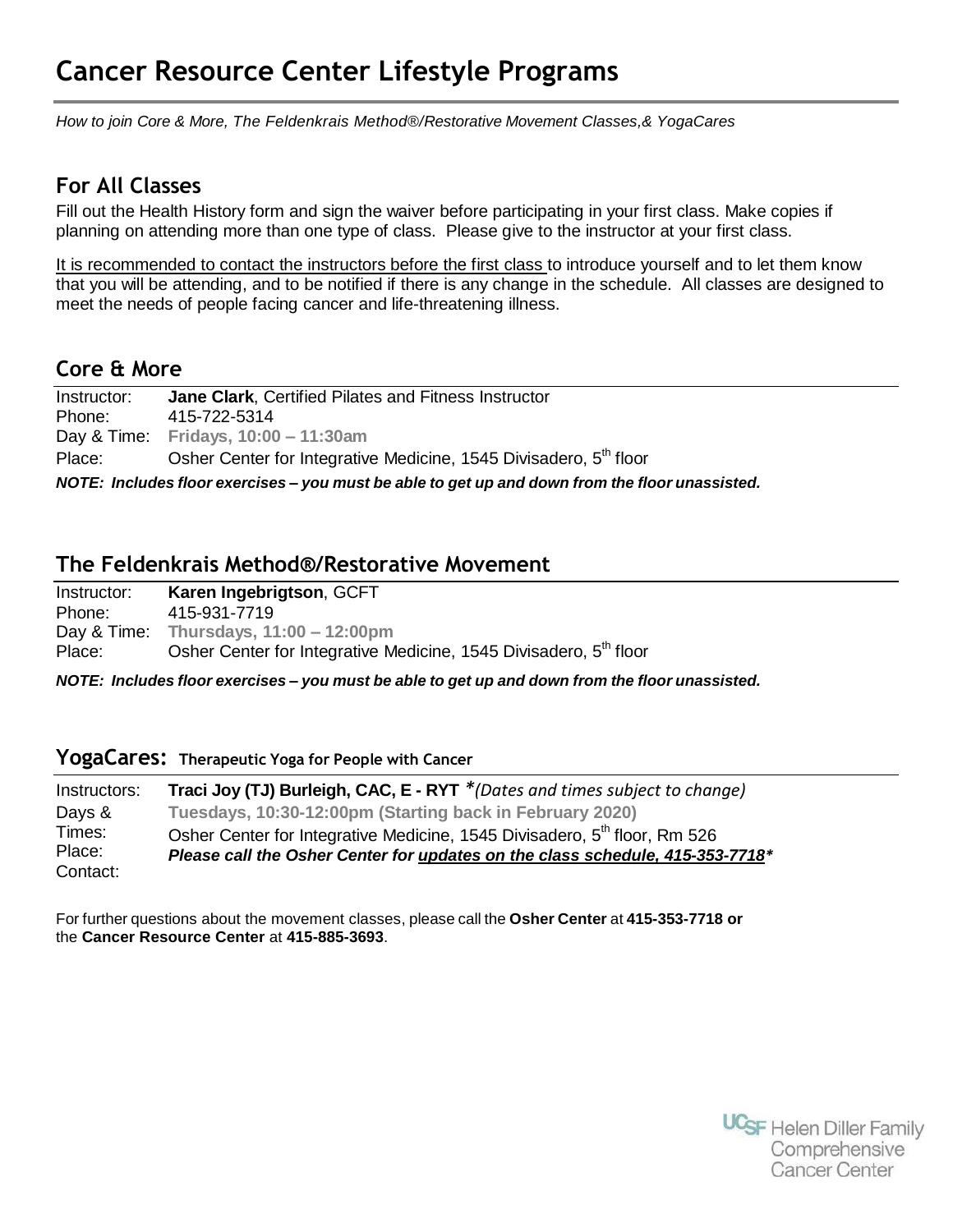| Cancer Center Lifestyle Program   |                                                     |                                                                                                                       |                |  |  |
|-----------------------------------|-----------------------------------------------------|-----------------------------------------------------------------------------------------------------------------------|----------------|--|--|
| <b>Health History Form</b>        |                                                     |                                                                                                                       |                |  |  |
|                                   | I will be participating in the following class(es): |                                                                                                                       |                |  |  |
|                                   |                                                     | Core & More_______ Healing through Dance________ Feldenkrais/Restorative Movement________ Yoga____                    |                |  |  |
| <b>General Information</b>        |                                                     | <u> 1989 - Jan Sterlinger, skriuwer fan it ferstjer fan de Amerikaanske kommunenter fan de Amerikaanske kommunent</u> |                |  |  |
|                                   | Name                                                |                                                                                                                       |                |  |  |
|                                   | Weight Height Height                                |                                                                                                                       |                |  |  |
|                                   |                                                     |                                                                                                                       | Phone $\qquad$ |  |  |
| <b>Cancer/Medical Information</b> |                                                     |                                                                                                                       |                |  |  |
|                                   |                                                     | Type of cancer                                                                                                        |                |  |  |
|                                   |                                                     |                                                                                                                       |                |  |  |
|                                   |                                                     |                                                                                                                       |                |  |  |
|                                   | Times per month                                     | Physician's name                                                                                                      |                |  |  |
|                                   | Phone                                               |                                                                                                                       |                |  |  |

# *Please check if you have or have had any of the following:*

| <b>OCCURRENCE OR CONDITION</b>                            | X | <b>DATE OR TIME PERIOD</b> |
|-----------------------------------------------------------|---|----------------------------|
| heart attack, coronary angioplasty or cardiac surgery     |   |                            |
| chest discomfort                                          |   |                            |
| lightheadedness or fainting with exercise                 |   |                            |
| shortness of breath with exercise                         |   |                            |
| rapid heart beats or palpitations                         |   |                            |
| heart murmurs, clicks or unusual cardiac findings         |   |                            |
| high blood pressure                                       |   |                            |
| stroke                                                    |   |                            |
| ankle swelling                                            |   |                            |
| numbness, tingling or loss of feeling in hands or<br>feet |   |                            |
| peripheral arterial disease, claudication                 |   |                            |
|                                                           |   |                            |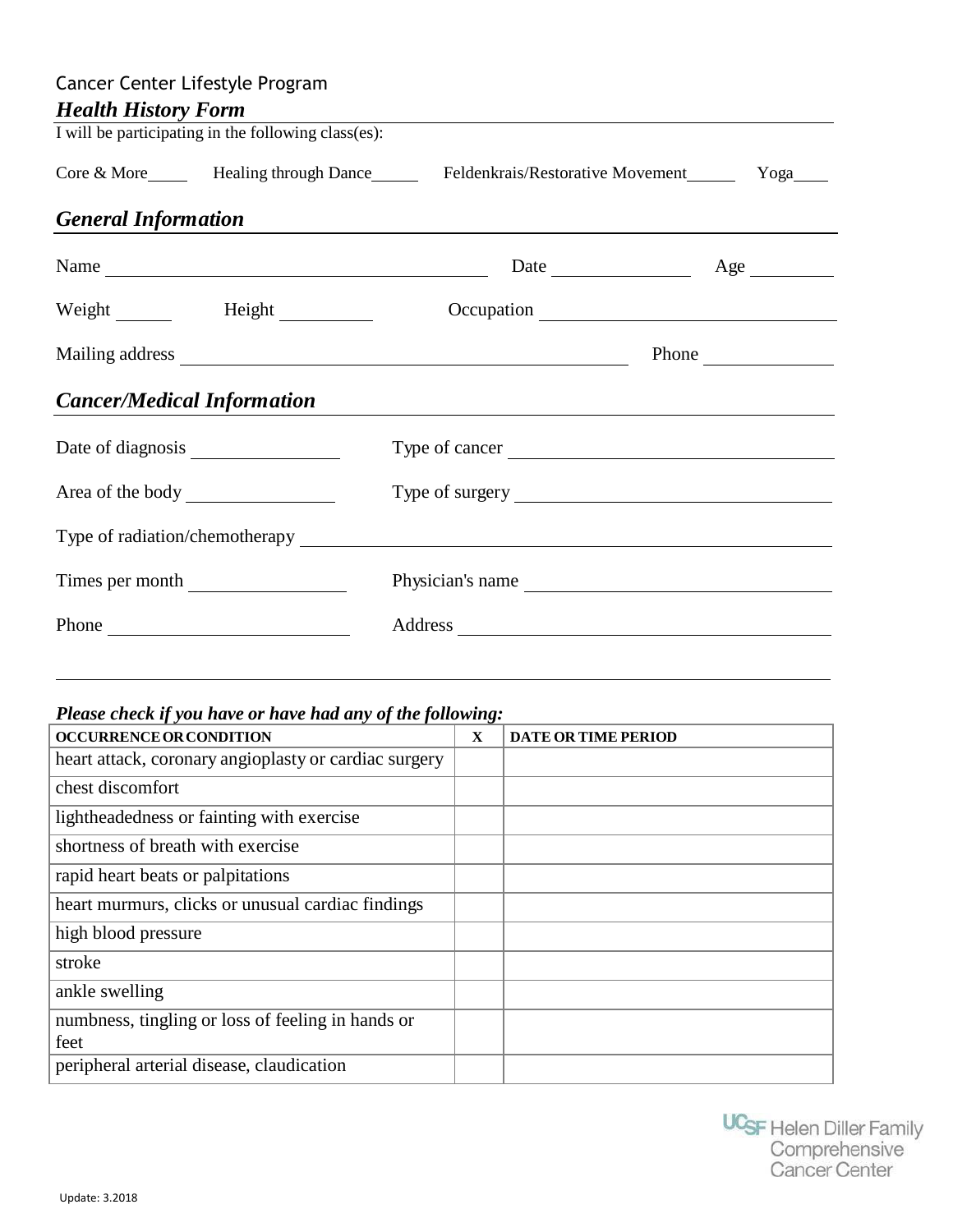| pulmonary disease including asthma, emphysema<br>and bronchitis |  |
|-----------------------------------------------------------------|--|
| diabetes                                                        |  |

| <b>OCCURRENCE OR CONDITION</b>            | X | <b>DATE OR TIME PERIOD</b> |
|-------------------------------------------|---|----------------------------|
| low blood sugar                           |   |                            |
| thyroid condition                         |   |                            |
| high cholesterol                          |   |                            |
| anemia                                    |   |                            |
| arthritis (indicate where)                |   |                            |
| family history of coronary artery disease |   |                            |

Please list all medications that you are currently using <u>equal to the set of the set of the set of the set of the set of the set of the set of the set of the set of the set of the set of the set of the set of the set of t</u>

Indicate any orthopedic problems you might have

# *Exercise History*

#### *Please check if you have participated in any of the following in the past 6 months:*

| . <b>. .</b> .<br><b>ACTIVITY</b> | X | $\sim$ $\sim$ $\sim$ $\sim$ $\sim$ $\sim$ $\sim$<br><b>FREQUENCY</b> | <b>DURATION</b> |
|-----------------------------------|---|----------------------------------------------------------------------|-----------------|
| aerobic dance                     |   |                                                                      |                 |
| swimming                          |   |                                                                      |                 |
| walking                           |   |                                                                      |                 |
| jogging/running                   |   |                                                                      |                 |
| bicycling                         |   |                                                                      |                 |
| tennis or golf                    |   |                                                                      |                 |
| weight training                   |   |                                                                      |                 |
| stretching                        |   |                                                                      |                 |
| other (indicate type)             |   |                                                                      |                 |

What is your average heart rate during exercise, if known?\_\_\_\_\_\_\_\_\_\_Beats per minute